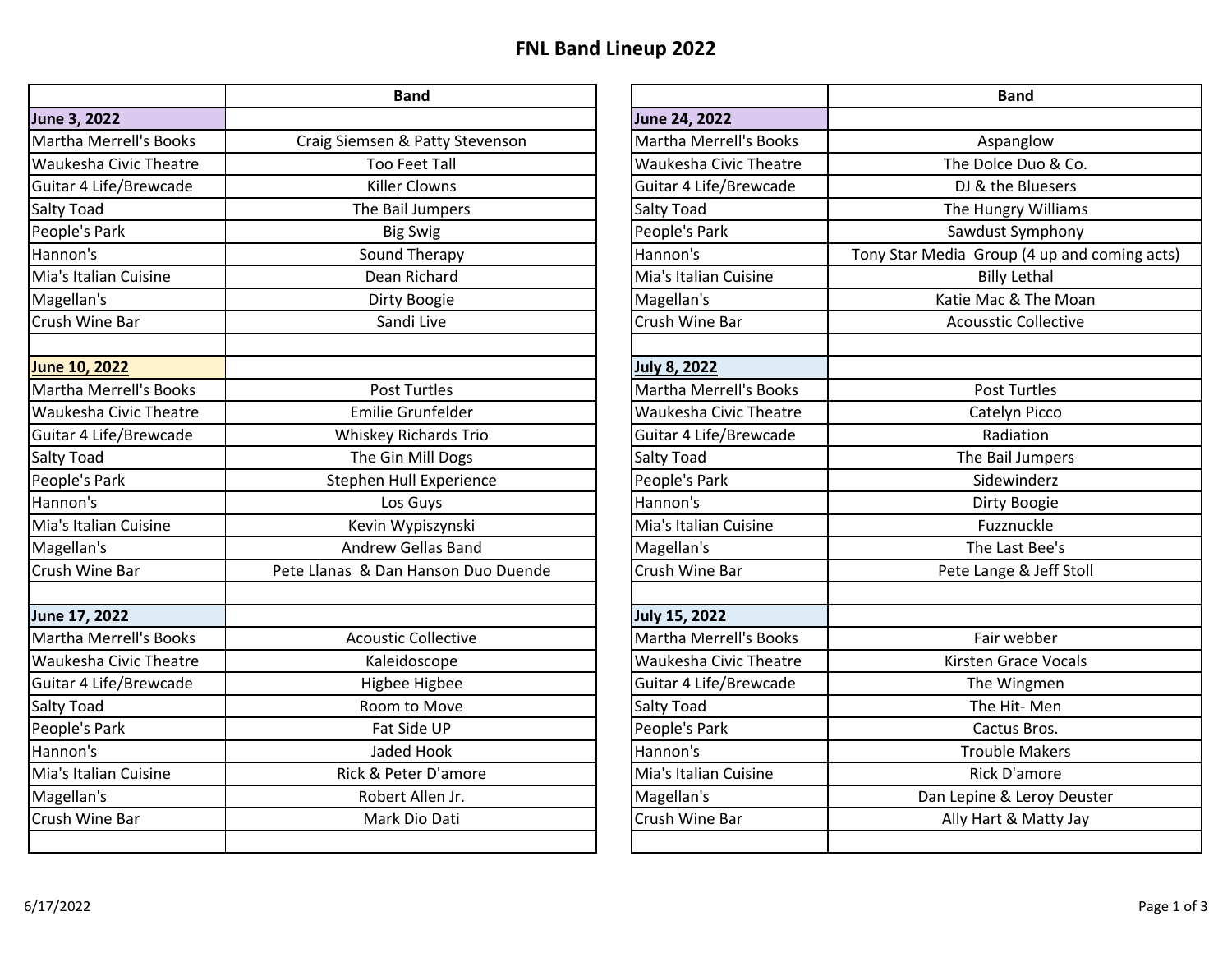## **FNL Band Lineup 2022**

|                               | <b>Band</b>                                   |                               | <b>Band</b>                         |
|-------------------------------|-----------------------------------------------|-------------------------------|-------------------------------------|
| <b>July 22, 2022</b>          |                                               | <b>August 12, 2022</b>        |                                     |
| Martha Merrell's Books        | Sawyer Road                                   | <b>Martha Merrell's Books</b> | <b>Post Turtles</b>                 |
| <b>Waukesha Civic Theatre</b> | <b>Bill Petersen</b>                          | Waukesha Civic Theatre        | <b>Casual Intent Band</b>           |
| Guitar 4 Life/Brewcade        | <b>Bail Jumpers</b>                           | Guitar 4 Life/Brewcade        | The Dawn of Tyme                    |
| <b>Salty Toad</b>             | Rober Allen Jr. Band                          | Salty Toad                    | <b>Mission River Band</b>           |
| People's Park                 | <b>Block Party</b>                            | People's Park                 | COLO                                |
| Hannon's                      | Vinyl Road                                    | Hannon's                      | <b>Electric Haze</b>                |
| Mia's Italian Cuisine         | Peter D'amore                                 | Mia's Italian Cuisine         | Jeff Higbee                         |
| Magellan's                    | <b>Ryan McIntyre</b>                          | Magellan's                    | <b>Bail Jumpers</b>                 |
| <b>Crush Wine Bar</b>         | Sandi Live                                    | Crush Wine Bar                | Ally Hart & Matty Jay               |
| <b>July 29, 2022</b>          |                                               | <b>August 19, 2022</b>        |                                     |
| Martha Merrell's Books        | <b>TBA</b>                                    | <b>Martha Merrell's Books</b> | Aspanglow                           |
| <b>Waukesha Civic Theatre</b> | <b>Ted Cefalu</b>                             | <b>Waukesha Civic Theatre</b> | Hometown                            |
| Guitar 4 Life/Brewcade        | <b>Big Shoes to Phil</b>                      | Guitar 4 Life/Brewcade        | Michael Sean                        |
| <b>Salty Toad</b>             | Room to Move                                  | Salty Toad                    | Robert Allen Jr. Band               |
| People's Park                 | Scott E. Berehns                              | People's Park                 | Fat Andy                            |
| Hannon's                      | ABRACADABRA BAND!                             | Hannon's                      | Jennifer Andrea and the Drive Down  |
| Mia's Italian Cuisine         | Sidewinderz                                   | Mia's Italian Cuisine         | Fat Side Up                         |
| Magellan's                    | <b>Burgandy Ties</b>                          | Magellan's                    | After Hours Band                    |
| <b>Crush Wine Bar</b>         | Cascio, Turano, McGizr                        | Crush Wine Bar                | Pete Llanas & Dan Hanson Duo Duende |
| <b>August 5, 2022</b>         |                                               | <b>August 26, 2022</b>        |                                     |
| Martha Merrell's Books        | Bill & Lin O'Connor                           | <b>Martha Merrell's Books</b> | Fair Webber                         |
| <b>Waukesha Civic Theatre</b> | Joseph Michael Vocals                         | <b>Waukesha Civic Theatre</b> | Catelyn Picco                       |
| Guitar 4 Life/Brewcade        | Jonny T-Bird                                  | Guitar 4 Life/Brewcade        | <b>String Fever</b>                 |
| Salty Toad                    | Room to Move                                  | Salty Toad                    | The Hit-Men                         |
| People's Park                 | <b>Stray Voltage</b>                          | People's Park                 | Ugga Bugga                          |
| Hannon's                      | Tony Star Media Group (4 Up and Coming Acts!) | Hannon's                      | Sound Therapy                       |
| Mia's Italian Cuisine         | The Hitmen                                    | Mia's Italian Cuisine         | Dean Richard                        |
| Magellan's                    | Nostalgia                                     | Magellan's                    | Los Guys                            |
| Crush Wine Bar                | Sandi Live                                    | Crush Wine Bar                | Cascio, Turano& Mc Girr             |
|                               |                                               |                               |                                     |

| <b>Band</b>                |                               | <b>Band</b>                         |
|----------------------------|-------------------------------|-------------------------------------|
|                            | <b>August 12, 2022</b>        |                                     |
| yer Road                   | <b>Martha Merrell's Books</b> | <b>Post Turtles</b>                 |
| Petersen                   | <b>Waukesha Civic Theatre</b> | <b>Casual Intent Band</b>           |
| Jumpers                    | Guitar 4 Life/Brewcade        | The Dawn of Tyme                    |
| Ilen Jr. Band              | Salty Toad                    | <b>Mission River Band</b>           |
| ck Party                   | People's Park                 | COLO                                |
| lyl Road                   | Hannon's                      | <b>Electric Haze</b>                |
| r D'amore                  | Mia's Italian Cuisine         | Jeff Higbee                         |
| McIntyre                   | Magellan's                    | <b>Bail Jumpers</b>                 |
| ndi Live                   | Crush Wine Bar                | Ally Hart & Matty Jay               |
|                            |                               |                                     |
|                            | <b>August 19, 2022</b>        |                                     |
| <b>TBA</b>                 | <b>Martha Merrell's Books</b> | Aspanglow                           |
| d Cefalu                   | <b>Waukesha Civic Theatre</b> | Hometown                            |
| oes to Phil                | Guitar 4 Life/Brewcade        | Michael Sean                        |
| n to Move                  | Salty Toad                    | Robert Allen Jr. Band               |
| E. Berehns                 | People's Park                 | Fat Andy                            |
| DABRA BAND!                | Hannon's                      | Jennifer Andrea and the Drive Down  |
| ewinderz                   | Mia's Italian Cuisine         | Fat Side Up                         |
| andy Ties                  | Magellan's                    | After Hours Band                    |
| urano, McGizr              | Crush Wine Bar                | Pete Llanas & Dan Hanson Duo Duende |
|                            | <b>August 26, 2022</b>        |                                     |
| in O'Connor                | <b>Martha Merrell's Books</b> | Fair Webber                         |
| <b>Michael Vocals</b>      | <b>Waukesha Civic Theatre</b> | Catelyn Picco                       |
| ny T-Bird                  | Guitar 4 Life/Brewcade        | <b>String Fever</b>                 |
| n to Move                  | Salty Toad                    | The Hit-Men                         |
| y Voltage                  | People's Park                 | Ugga Bugga                          |
| ip (4 Up and Coming Acts!) | Hannon's                      | Sound Therapy                       |
| Hitmen                     | Mia's Italian Cuisine         | Dean Richard                        |
| ostalgia                   | Magellan's                    | Los Guys                            |
| ndi Live                   | Crush Wine Bar                | Cascio, Turano& Mc Girr             |
|                            |                               |                                     |